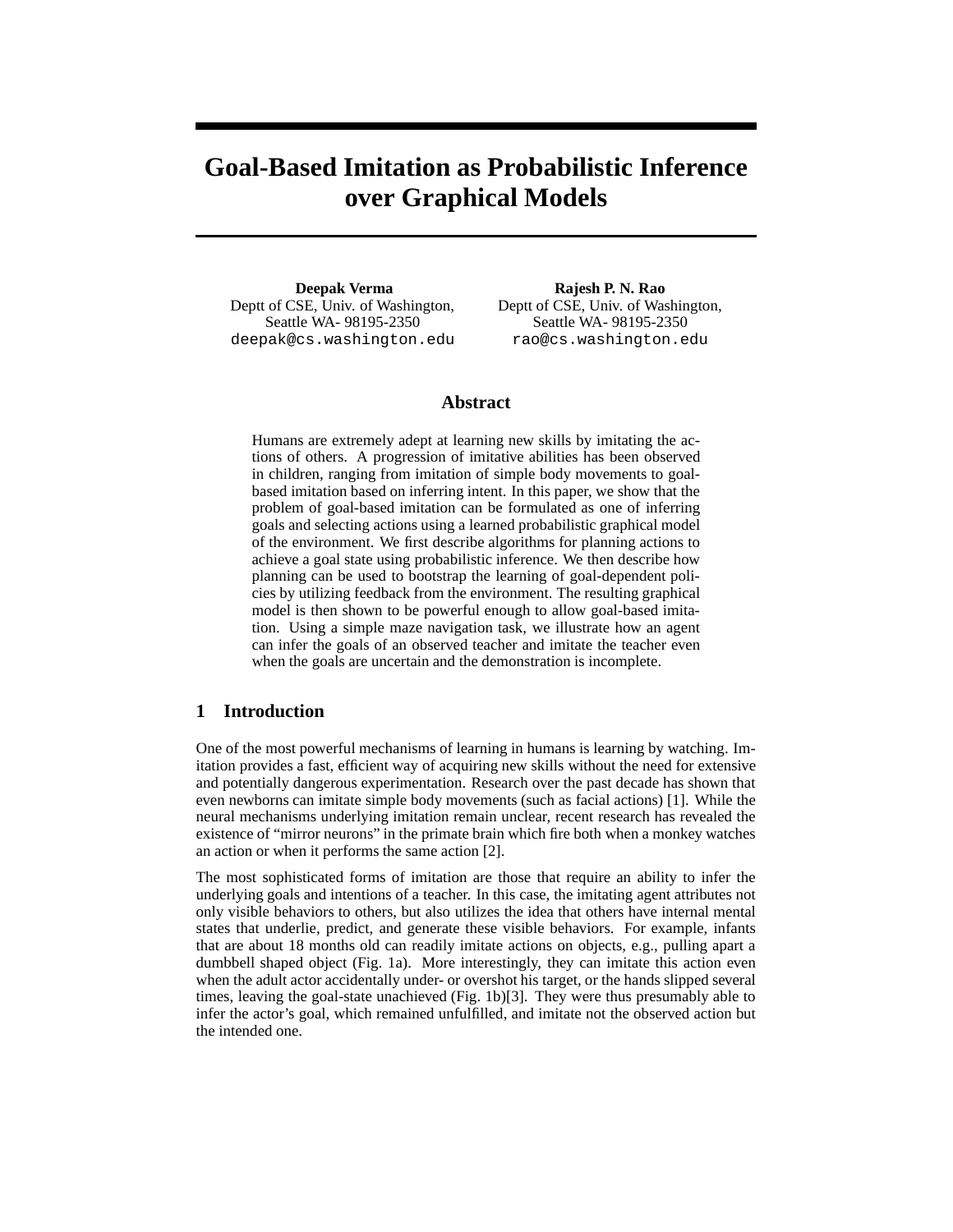In this paper, we propose a model for intent inference and goal-based imitation that utilizes probabilistic inference over graphical models. We first describe how the basic problems of planning an action sequence and learning policies (state to action mappings) can be solved through probabilistic inference. We then illustrate the applicability of the learned graphical model to the problems of goal inference and imitation. Goal inference is achieved by utilizing one's own learned model as a substitute for the teacher's. Imitation is achieved by using one's learned policies to reach an inferred goal state. Examples based on the classic maze navigation domain are provided throughout to help illustrate the behavior of the model. Our results suggest that graphical models provide a powerful platform for modeling and implementing goal-based imitation.



Figure 1: **Example of Goal-Based Imitation by Infants:** (a) Infants as young as 14 months old can imitate actions on objects as seen on TV (from [4]). (b) Human actor demonstrating an unsuccessful act. Infants were subsequently able to correctly infer the intent of the actor and successfully complete the act (from [3]).

## **2 Graphical Models**

We first describe how graphical models can be used to plan action sequences and learn goal-based policies, which can subsequently be used for goal inference and imitation. Let  $\Omega_S$  be the set of states in the environment,  $\Omega_A$  the set of all possible actions available to the agent, and  $\Omega_G$  the set of possible goals. We assume all three sets are finite. Each goal g represents a target state  $Goal_g \in \Omega_S$ . At time t the agent is in state  $s_t$  and executes action  $a_t$ .  $g_t$  represents the current goal that the agent is trying to reach at time t. Executing the action  $a_t$  changes the agent's state in a stochastic manner given by the transition probability  $P(s_{t+1} | s_t, a_t)$ , which is assumed to be independent of t i.e.,  $P(s_{t+1} = s' | s_t = s, a_t = s_t)$  $a) = \tau_{s'sa}.$ 

Starting from an initial state  $s_1 = s$  and a desired goal state g, planning involves computing a series of actions  $a_{1:T}$  to reach the goal state, where T represents the maximum number of time steps allowed (the "episode length"). Note that we do not require T to be *exactly* equal to the shortest path to the goal, just as an upper bound on the shortest path length. We use  $a, s, g$  to represent a specific value for action, state, and goal respectively. Also, when obvious from the context, we use s for  $s_t = s$ , a for  $a_t = a$  and q for  $q_t = q$ .

In the case where the state  $s_t$  is fully observed, we obtain the graphical model in Fig. 2a, which is also used in *Markov Decision Process* (MDP) [5] (but with a reward function). The agent needs to compute a stochastic *policy*  $\hat{\pi}_t(a \mid s, g)$  that maximizes the probability  $P(s_{T+1} = Goal_q \mid s_t = s, g_t = g)$ . For a large time horizon  $(T \gg 1)$ , the policy is independent of t i.e.  $\hat{\pi}_t(a \mid s, g) = \hat{\pi}(a \mid s, g)$  (a *stationary* policy). A more realistic scenario is where the state  $s_t$  is hidden but some aspects of it are visible. Given the current state  $s_t = s$ , an observation o is produced with the probability  $P(o_t = o \mid s_t = s)$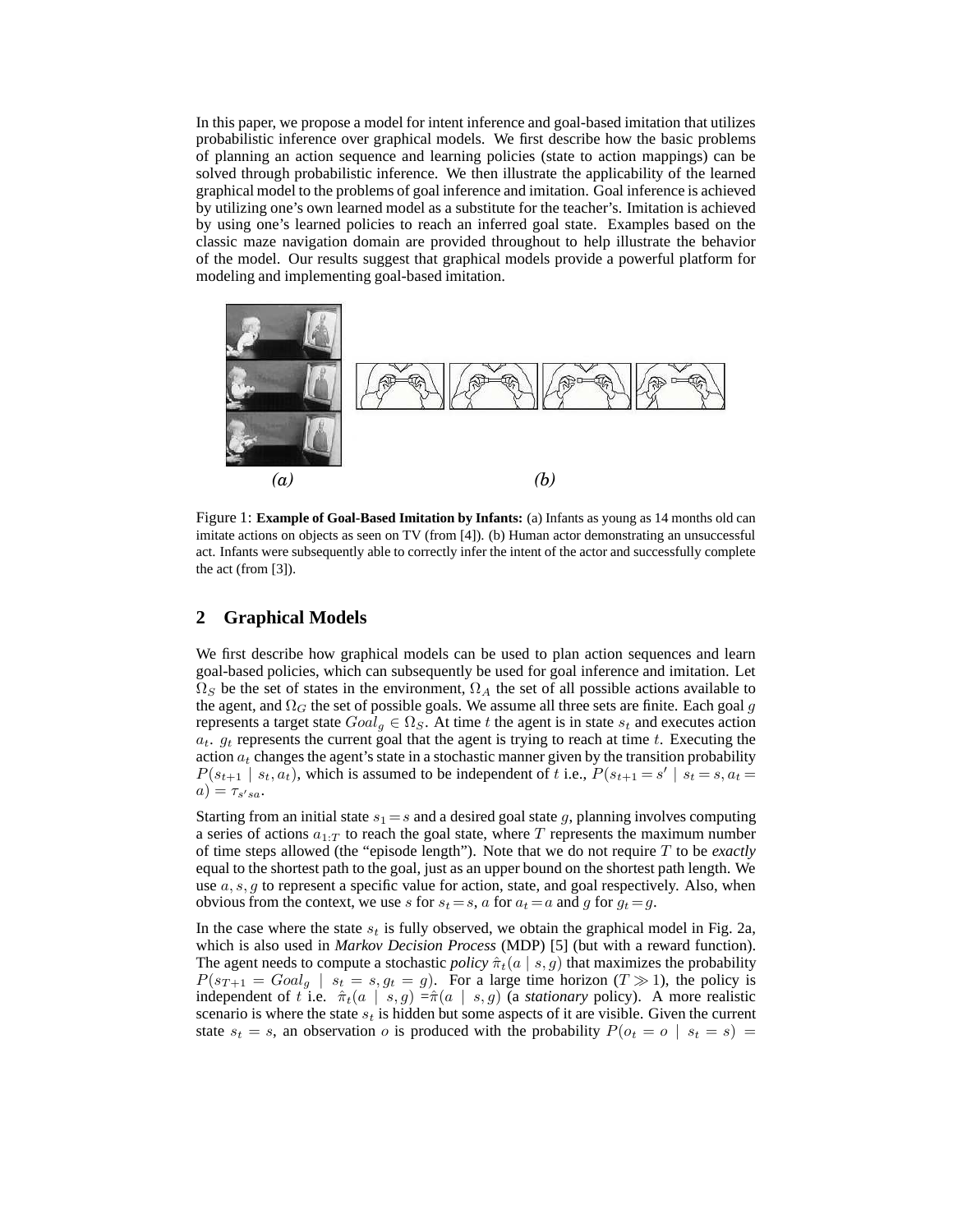

Figure 2: **Graphical Models:** (a) The standard MDP graphical model: The dependencies between the nodes from time step t to  $t + 1$  are represented by the transition probabilities and the dependency between actions and states is encoded by the policy. (b) The graphical model used in this paper (note the addition of goal, observation and "reached" nodes). See text for more details.

 $\zeta_{so}$ . In this paper, we assume the observations are discrete and drawn from the set  $\Omega_O$ , although the approach can be easily generalized to the case of continuous observations (as in HMMs, for example). We additionally include a goal variable  $g_t$  and a "reached" variable  $r_t$ , resulting in the graphical model in Fig. 2b (this model is similar to the one used in partially observable MDPs (POMDPs) but without the goal/reached variables). The goal variable  $g_t$  represents the current goal the agent is trying to reach while the variable  $r_t$  is a boolean variable that assumes the value 1 whenever the current state equals the current goal state and 0 otherwise. We use  $r_t$  to help infer the shortest path to the goal state (given an upper bound  $T$  on path length); this is done by constraining the actions that can be selected once the goal state is reached (see next section). Note that  $r_t$  can also be used to model the switching of goal states (once a goal is reached) and to implement hierarchical extensions of the present model. The current action  $a_t$  now depends not only on the current state but also on the current goal  $g_t$ , and whether we have reached the goal (as indicated by  $r_t$ ).

**The Maze Domain:** To illustrate the proposed approach, we use the standard stochastic maze domain that has been traditionally used in the MDP and reinforcement learning literature [6, 7]. Figure 3 shows the  $7 \times 7$  maze used in the experiments. Solid squares denote a wall. There are five possible actions: up, down, left, right and stayput. Each action takes the agent into the intended cell with a high probability. This probability is governed by the noise parameter  $\eta$ , which is the probability that the agent will end up in one of the adjoining (non-wall) squares or remain in the same square. For example, for the maze in Fig. 3,  $P([3, 5] | [4, 5], \text{left}) = \eta$  while  $P([4, 4] | [4, 5], \text{left}) = 1 - 3\eta$  (we use [i,j] to denote the cell in ith row and jth column from the top left corner).

## **3 Planning and Learning Policies**

#### **3.1 Planning using Probabilistic Inference**

To simplify the exposition, we first assume full observability ( $\zeta_{so} = \delta(s, o)$ ). We also assume that the environment model  $\tau$  is known (the problem of learning  $\tau$  is addressed later). The problem of planning can then be stated as follows: Given a goal state  $g$ , an initial state s, and number of time steps T, what is the sequence of actions  $\hat{a}_{1:T}$  that maximizes the probability of reaching the goal state? We compute these actions using the most probable explanation (MPE) method, a standard routine in graphical model packages (see [7] for an alternate approach). When MPE is applied to the graphical model in Fig. 2b, we obtain:

$$
\bar{a}_{1:T}, \bar{s}_{2:T+1}, \bar{g}_{1:T}, \bar{r}_{1:T} = \operatorname{argmax} P(a_{1:T}, s_{2:T}, g_{1:T}, r_{1:T} \mid s_1 = s, s_{T+1} = Goal_g) \tag{1}
$$

When using the MPE method, the "reached" variable  $r_t$  can be used to compute the shortest path to the goal. For  $P(a | g, s, r)$ , we set the prior for the stayput ac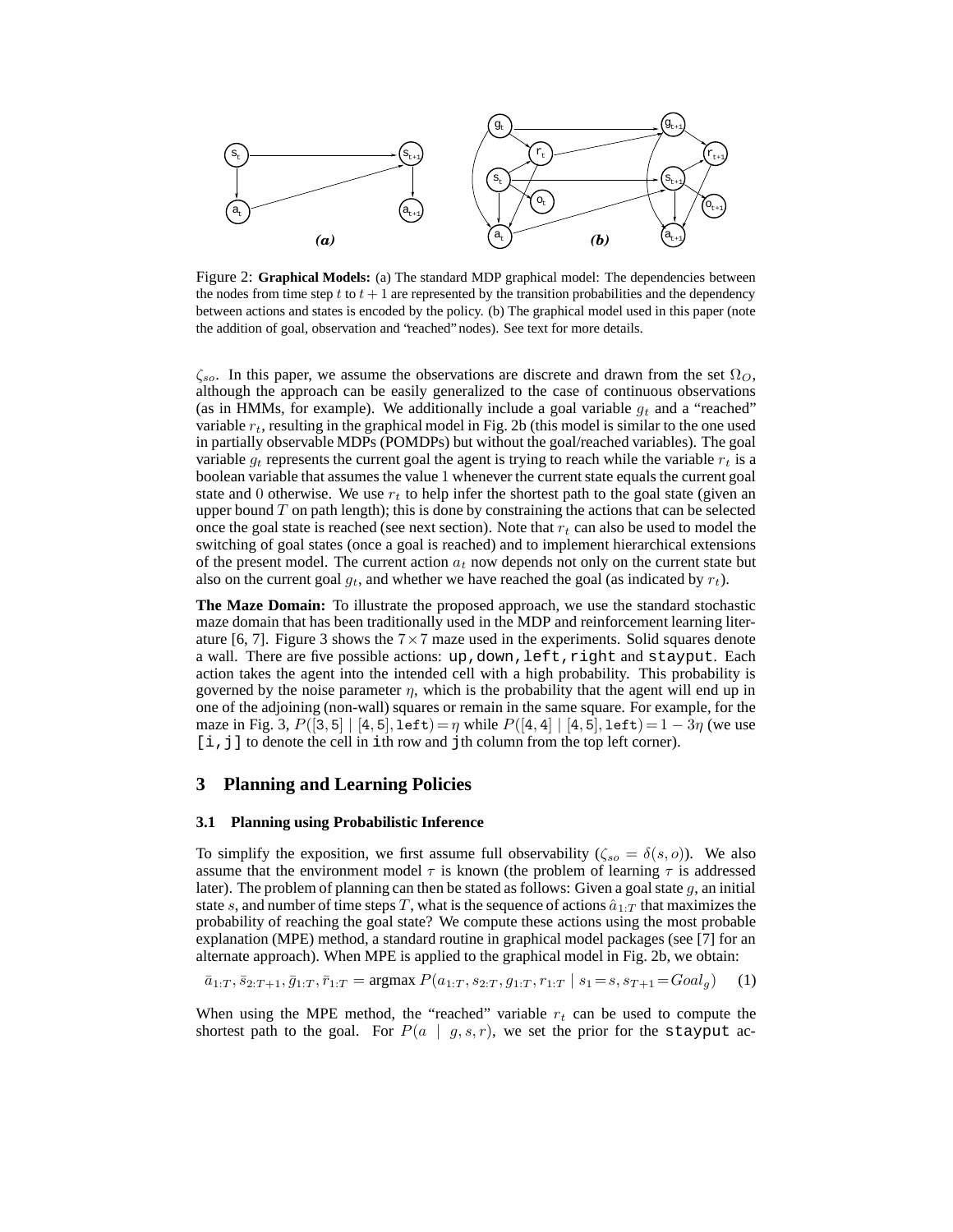tion to be very high when  $r_t = 1$  and uniform otherwise. This breaks the isomorphism of the MPE action sequences with respect to the stayput action, i.e., for  $s_1 = [4, 6]$ , goal=[4,7], and  $T = 2$ , the probability of right, stayput becomes much higher than that of stayput, right (otherwise, they have the same posterior probability). Thus, the stayput action is discouraged unless the agent has reached the goal. This technique is quite general, in the sense that we can always augment  $\Omega_A$  with a *no-op* action and use this technique based on  $r_t$  to push the *no-op* actions to the end of a T-length action sequence for a pre-chosen upper bound  $T$ .



Figure 3: **Planning and Policy Learning:** (a) shows three example plans (action sequences) computed using the MPE method. The plans are shown as colored lines capturing the direction of actions. The numbers denote probability of success of each plan. The longer plans have lower probability of success as expected.

### **3.2 Policy Learning using Planning**

Executing a plan in a noisy environment may not always result in the goal state being reached. However, in the instances where a goal state is indeed reached, the executed action sequence can be used to bootstrap the learning of an optimal policy  $\hat{\pi}(a \mid s, g)$ , which represents the probability for action  $a$  in state  $s$  when the goal state to be reached is  $g$ . We define optimality in terms of reaching the goal using the shortest path. Note that the optimal policy may differ from the prior  $P(a|s, q)$  which counts all actions executed in state s for goal g, regardless of whether the plan was successful.

**MDP Policy Learning:** Algorithm 1 shows a planning-based method for learning policies for an MDP (both  $\tau$  and  $\pi$  are assumed unknown and initialized to a prior distribution, e.g., uniform). The agent selects a random start state and a goal state (according to  $P(g_1)$ ), infers the MPE plan  $\bar{a}_{1:T}$  using the current  $\tau$ , executes it, and updates the frequency counts for  $\tau_{s'sa}$  based on the observed  $s_t$  and  $s_{t+1}$  for each  $a_t$ . The policy  $\hat{\pi}(a \mid s, g)$  is only updated (by updating the action frequencies) if the goal g was reached. To learn an accurate  $\tau$ , the algorithm is biased towards exploration of the state space initially based on the parameter α (the "exploration probability").  $\alpha$  decreases by a decay factor  $\gamma$  (0 <  $\gamma$  < 1) with each iteration so that the algorithm transitions to an "exploitation" phase when transition model is well learned and favors the execution of the MPE plan.

**POMDP Policy Learning:** In the case of partial observability, Algorithm 1 is modified to compute the plan  $\bar{a}_{1:T}$  based on observation  $o_1 = o$  as evidence instead of  $s_1 = s$  in Eq.1. The plan is executed to record observations  $o_{2:T+1}$ , which are then used to compute the MPE estimate for the hidden states:  $\bar{s}^o_{1:T+1}, \bar{g}_{1:T}, \bar{r}_{1:T+1}$  = argmax  $P(s_{1:T+1}, g_{1:T}, r_{1:T+1} | o_{1:T+1}, \bar{a}_{1:T}, g_{T+1} = g)$ . The MPE estimate  $\bar{s}^o_{1:T+1}$  is then used instead of  $s_{1:T+1}^o$  to update  $\hat{\pi}$  and  $\tau$ .

**Results:** Figure 4a shows the error in the learned transition model and policy as a function of the number of iterations of the algorithm. Error in  $\tau_{s'sa}$  was defined as the squared sum of differences between the learned and true transition parameters. Error in the learned policy was defined as the number of disagreements between the optimal deterministic pol-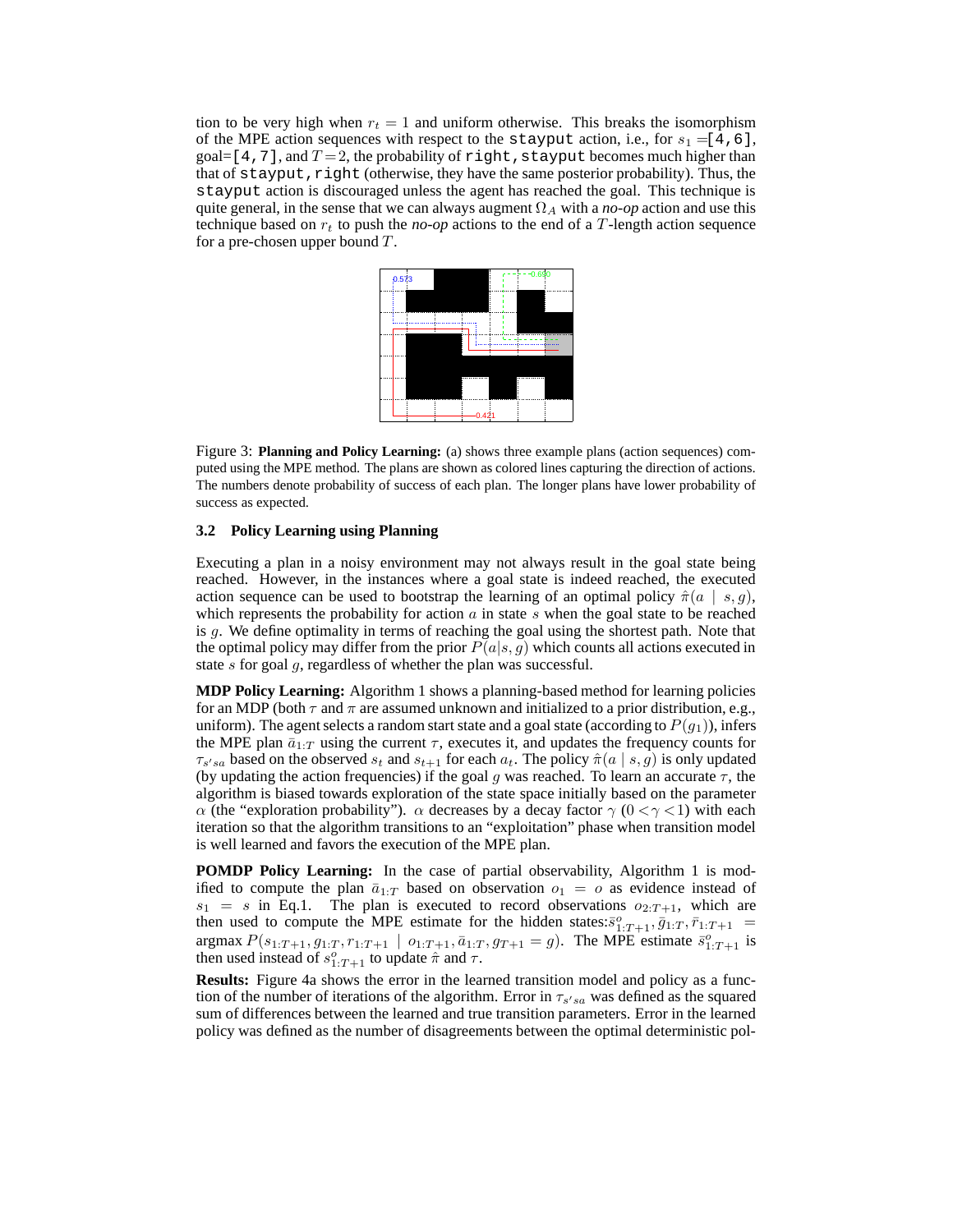**Algorithm 1** Policy learning in an unknown environment

|     | 1: Initialize transition model $\tau_{s'sa}$ , policy $\hat{\pi}(a \mid s, g)$ , $\alpha$ , and $numTrials$ . |
|-----|---------------------------------------------------------------------------------------------------------------|
|     | 2: for iter = 1 to numTrials do                                                                               |
| 3:  | Choose random start location $s_1$ based on prior $P(s_1)$ .                                                  |
| 4:  | Pick a goal q according to prior $P(q_1)$ .                                                                   |
| 5:  | With probability $\alpha$ :                                                                                   |
| 6:  | $a_{1:T}$ Random action sequence.                                                                             |
| 7:  | Otherwise:                                                                                                    |
| 8:  | Compute MPE plan as in Eq.1 using current $\tau_{s'sa}$ .                                                     |
|     | Set $a_1 \cdot \tau = \bar{a}_1 \cdot \tau$                                                                   |
| 9:  | Execute $a_{1:T}$ and record observed states $s^o_{2:T+1}$ .                                                  |
| 10: | Update $\tau_{s'sa}$ based on $a_{1:T}$ and $s_{1:T+1}^o$ .                                                   |
| 11: | If the plan was successful, update policy $\hat{\pi}(a \mid s, g)$ using $a_{1:T}$ and $s_{1:T+1}^o$ .        |
| 12: | $\alpha = \alpha \times \gamma$                                                                               |
|     | $13:$ end for                                                                                                 |
|     |                                                                                                               |

icy for each goal computed via policy iteration and  $\argmax_{a} \hat{\pi}(a \mid s, g)$ , summed over all goals. Both errors decrease to zero with increasing number of iterations. The policy error decreases only after the transition model error becomes significantly small because without an accurate estimate of  $\tau$ , the MPE plan is typically incorrect and the agent rarely reaches the goal state, resulting in little or no learning of the policy. Figs. 4b shows the maximum probability action argmax  $\hat{\pi}(a \mid s, g)$  learned for each state (maze location) for one of the goals. It is clear that the optimal action has been learned by the algorithm for all locations to reach the given goal state. The results for the POMDP case are shown in Fig. 4c and d. The policy error decreases but does not reach zero because of perceptual ambiguity at certain locations such as corners, where two (or more) actions may have roughly equal probability (see Fig. 4d). The optimal strategy in these ambiguous states is to sample from these actions.



Figure 4: **Learning Policies for an MDP and a POMDP:** (a) shows the error in the transition model and policy w.r.t the true transition model and optimal policy for the maze MDP. (b) The optimal policy learned for one of the 3 goals. (c) and (d) show corresponding results for the POMDP case (the transition model was assumed to be known). The long arrows represent the maximum probability action while the short arrows show all the high probability actions when there is no clear winner.

## **4 Inferring Intent and Goal-Based Imitation**

Consider a task where the agent gets observations  $o_{1:t}$  from observing a teacher and seeks to imitate the teacher. We use  $P(o_t = o \mid s_t = s) = \zeta_{so}$  in Fig. 2b (for the examples here,  $\zeta_{so}$  was the same as in the previous section). Also, for  $P(a|s, g, r_t = 0)$ , we use the policy  $\hat{\pi}(a \mid s, g)$  learned as in the previous section. The goal of the agent is to infer the intention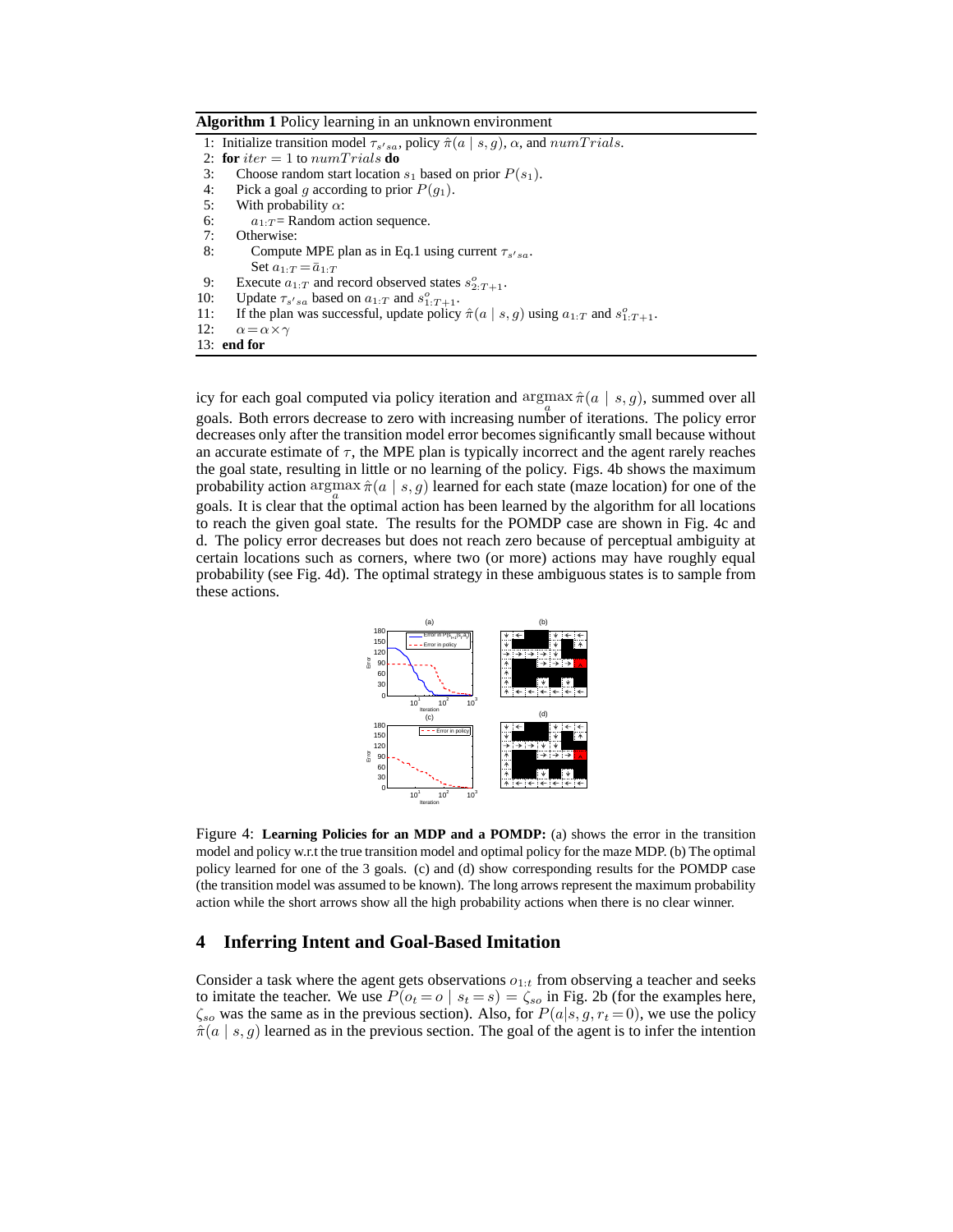of the teacher given a (possibly incomplete) demonstration and to reach the intended goal using its policy (which could be different from the teacher's optimal policy). Using the graphical model formulation the problem of goal inference reduces to finding the marginal  $P(g_T | o_{1:t'})$ , which can be efficiently computed using standard techniques such as belief propagation. Imitation is accomplished by choosing the goal with the highest probability and executing actions to reach that goal.

Fig. 5a shows the results of goal inference for the set of noisy teacher observations in Fig. 5b. The three goal locations are indicated by red, blue, and green squares respectively. Note that the inferred goal probabilities correctly reflect the putative goal(s) of the teacher at each point in the teacher trajectory. In addition, even though the teacher demonstration is incomplete, the imitator can perform goal-based imitation by inferring the teacher's most likely goal as shown in Fig. 5c. This mimics the results reported by [3] on the intent inference by infants.



Figure 5: **Goal Inference and Goal-Based Imitation:** (a) shows the goal probabilities inferred at each time step from teacher observations. (b) shows the teacher observations, which are noisy and include a detour while en route to the red goal. The teacher demonstration is incomplete and stops short of the red goal. (c) The imitator infers the most likely goal using (a) and performs goalbased imitation while avoiding the detour (The numbers t in a cell in (b) and (c) represent  $o_t$  and  $s_t$ respectively).

## **5 Online Imitation with Uncertain Goals**

Now consider a task where the goal is to imitate a teacher online (i.e., simultaneously with the teacher). The teacher observations are assumed to be corrupted by noise and may include significant periods of occlusion where no data is available. The graphical model framework provides an elegant solution to the problem of planning and selecting actions when observations are missing and only a probability distribution over goals is available. The best current action can be picked using the marginal  $P(a_t | o_{1:t})$ , which can be computed efficiently for the graphical model in Fig. 2c. This marginal is equal to  $\sum_{i} P(a_t|g_i, o_{1:t}) P(g_i|o_{1:t})$ , i.e., the policy for each goal *weighted* by the likelihood of that goal given past teacher observations, which corresponds to our intuition of how actions should be picked when goals are uncertain.

Fig. 6a shows the inferred distribution over goal states as the teacher follows a trajectory given by the noisy observations in Fig. 6b. Initially, all goals are nearly equally likely (with a slight bias for the nearest goal). Although the goal is uncertain and certain portions of the teacher trajectory are occluded<sup>1</sup>, the agent is still able to make progress towards regions

<sup>&</sup>lt;sup>1</sup>We simulated occlusion using a special observation symbol which carried no information about current state, i.e.,  $P$ (occluded | s) =  $\epsilon$  for all s ( $\epsilon \ll 1$ )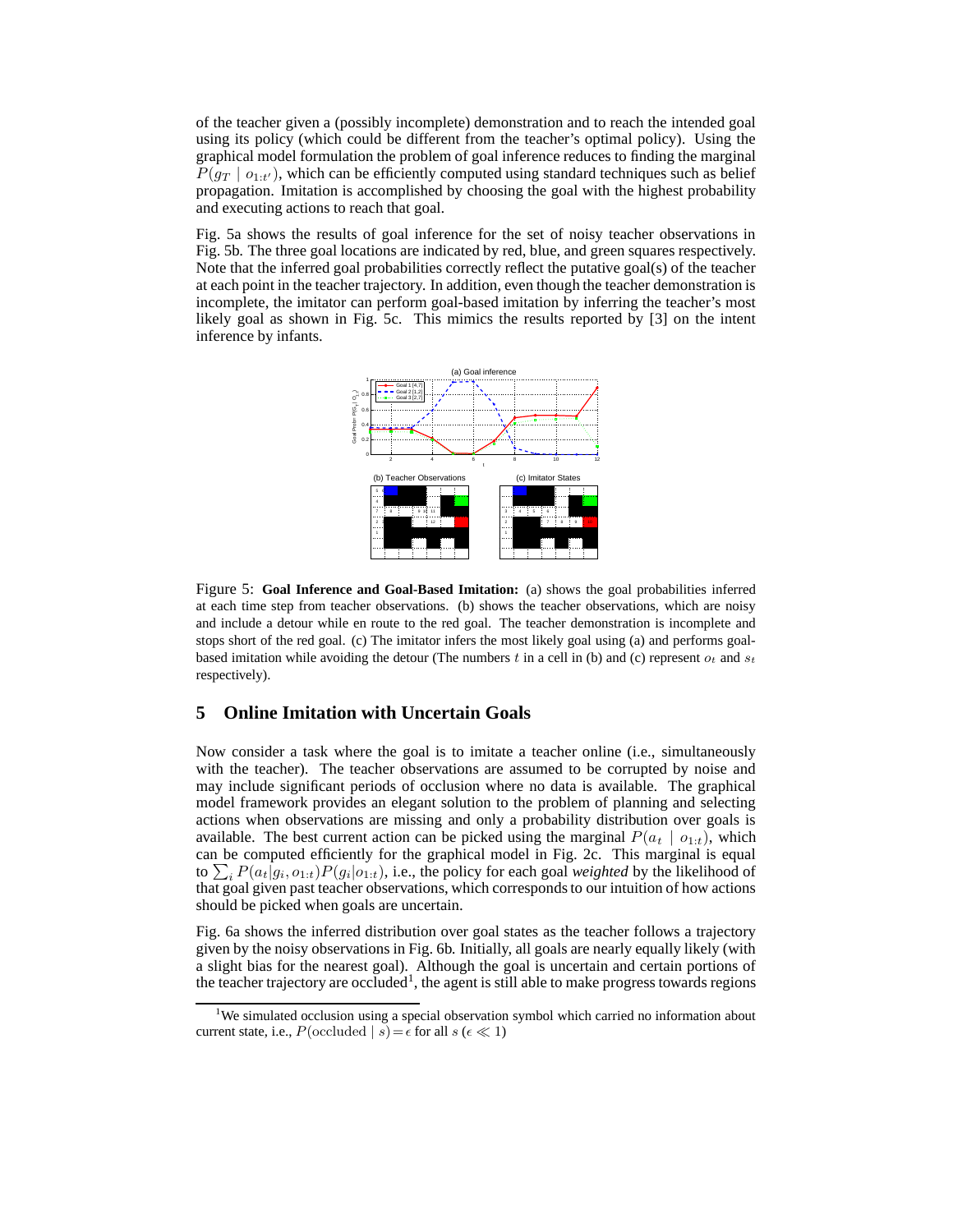most likely to contain any probable goal states and is able to "catch-up" with the teacher when observations become available again (Fig., 6c).



Figure 6: **Online Imitation with Uncertain Goals:** (a) shows the goal probabilities inferred by the agent at each time step for the noisy teacher trajectory in (b). (b) Observations of the teacher. Missing numbers indicate times at which the teacher was occluded. (c) The agent is able to follow the teacher trajectory even when the teacher is occluded based on the evolving goal distribution in (a).

## **6 Conclusions**

We have proposed a new model for intent inference and goal-based imitation based on probabilistic inference in graphical models. The model assumes an initial learning phase where the agent explores the environment (cf. body babbling in infants [8]) and learned a graphical model capturing the sensory consequences of motor actions. The learned model is then used for planning action sequences to goal states and for learning policies. The resulting graphical model then serves as a platform for intent inference and goal-based imitation.

Our model builds on the proposals of several previous researchers. It extends the approach of [7] from planning in a traditional state-action Markov model to a full-fledged graphical model involving states, actions, and goals with edges for capturing conditional distributions denoting policies. The indicator variable  $r_t$  used in our approach is similar to the ones used in some hierarchical graphical models [9, 10, 11]. However, these papers do not address the issue of action selection or imitation. Several models of imitation have previously been proposed [12, 13, 14, 15, 16, 17]; these models are typically not probabilistic and have focused on trajectory following rather than intent inference and goal-based imitation.

An important issue yet to be resolved is the scalability of the proposed approach. The Bayesian model requires both a learned environment model as well as a learned policy. In the case of the maze example, these were learned using a relatively small number of trials due to small size of the state space. A more realistic scenario involving, for example, a human or a humanoid robot would presumably require an extremely large number of trials during learning due to the large number of degrees-of-freedom available; fortunately, the problem may be alleviated in two ways: first, only a small portion of the state space may be physically realizable due to constraints imposed by the body or environment; second, the agent could selectively refine its models during imitative sessions. Hierarchical state space models may also help in this regard.

The probabilistic model we have proposed also opens up the possibility of applying Bayesian methodologies such as manipulation of prior probabilities of task alternatives to obtain a deeper understanding of goal inference and imitation in humans. For example, one